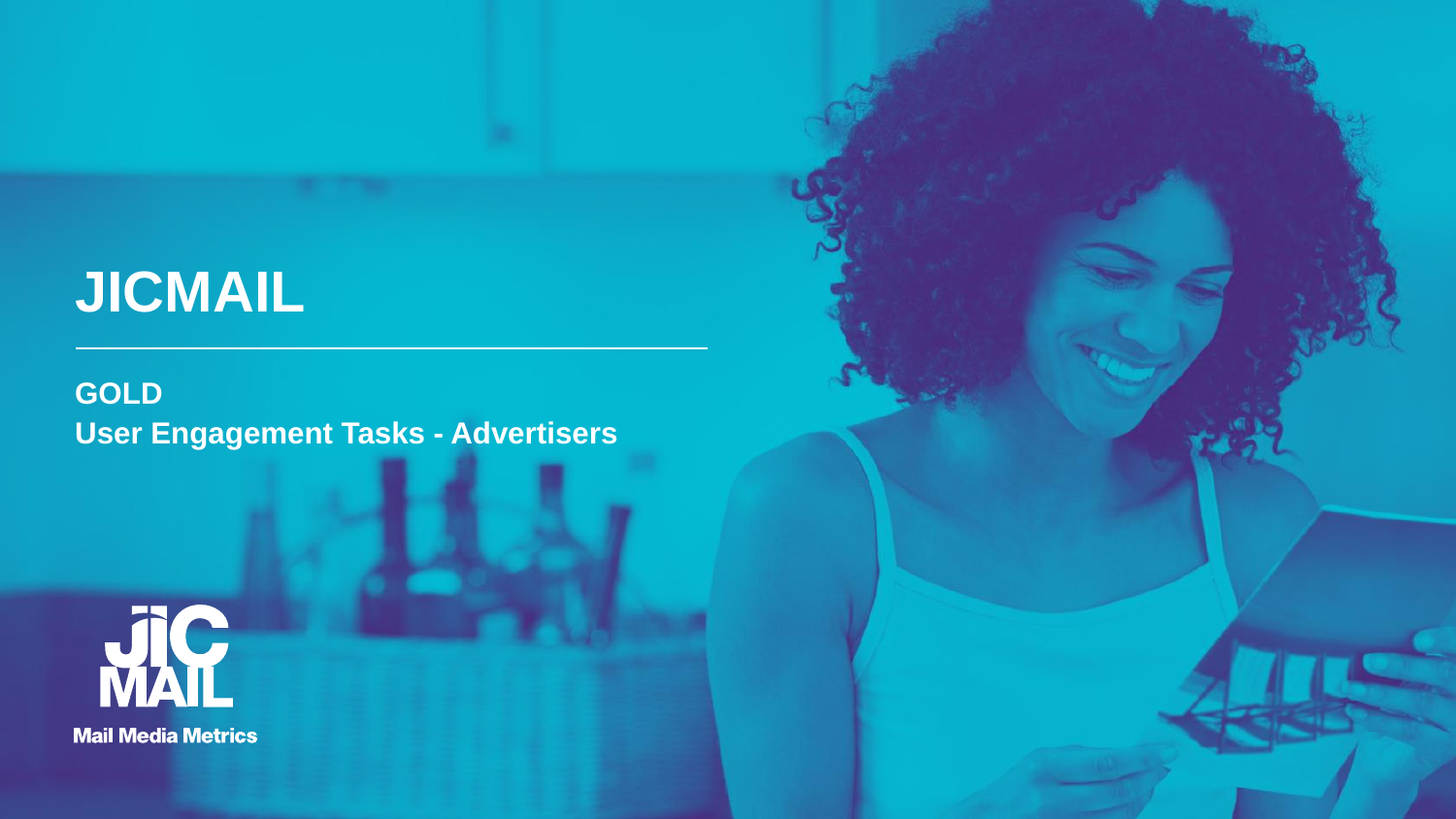|               |                                                                                          | <b>KEY TASKS</b><br><b>CRM</b><br><b>MARKETING</b><br><b>INSIGHT</b>                                                                                                                                                                                                                                                                     | primary<br>application for: |
|---------------|------------------------------------------------------------------------------------------|------------------------------------------------------------------------------------------------------------------------------------------------------------------------------------------------------------------------------------------------------------------------------------------------------------------------------------------|-----------------------------|
| <b>GOLD</b>   | <b>KEY TASKS</b><br>to be completed<br>within 6 months<br>of initial training<br>session | 1) Employ JICMAIL data in to your econometric models<br><b>or</b><br>2) Conduct a custom audience insight or mail effectiveness research<br>project with JICMAIL data<br><b>or</b><br>3) Uncover hidden audience or channel insight using JICMAIL with<br><b>Touchpoints, TGI or YouGov</b><br>4) Create a JICMAIL use case / case study |                             |
| <b>EXPERT</b> | <b>LEARNING</b><br><b>OUTCOMES</b>                                                       | • Create detailed media schedules and reach and mail frequency curves<br>using IPA Touchpoints<br>• Strategically assess mail's role in the media mix through TGI, YouGov or<br><b>Touchpoints</b><br>• Analyse custom JICMAIL datasets to create specific insight bespoke to<br>your competitive set                                    |                             |



*Certification based on delivered proof of task completion to JICMAIL via email*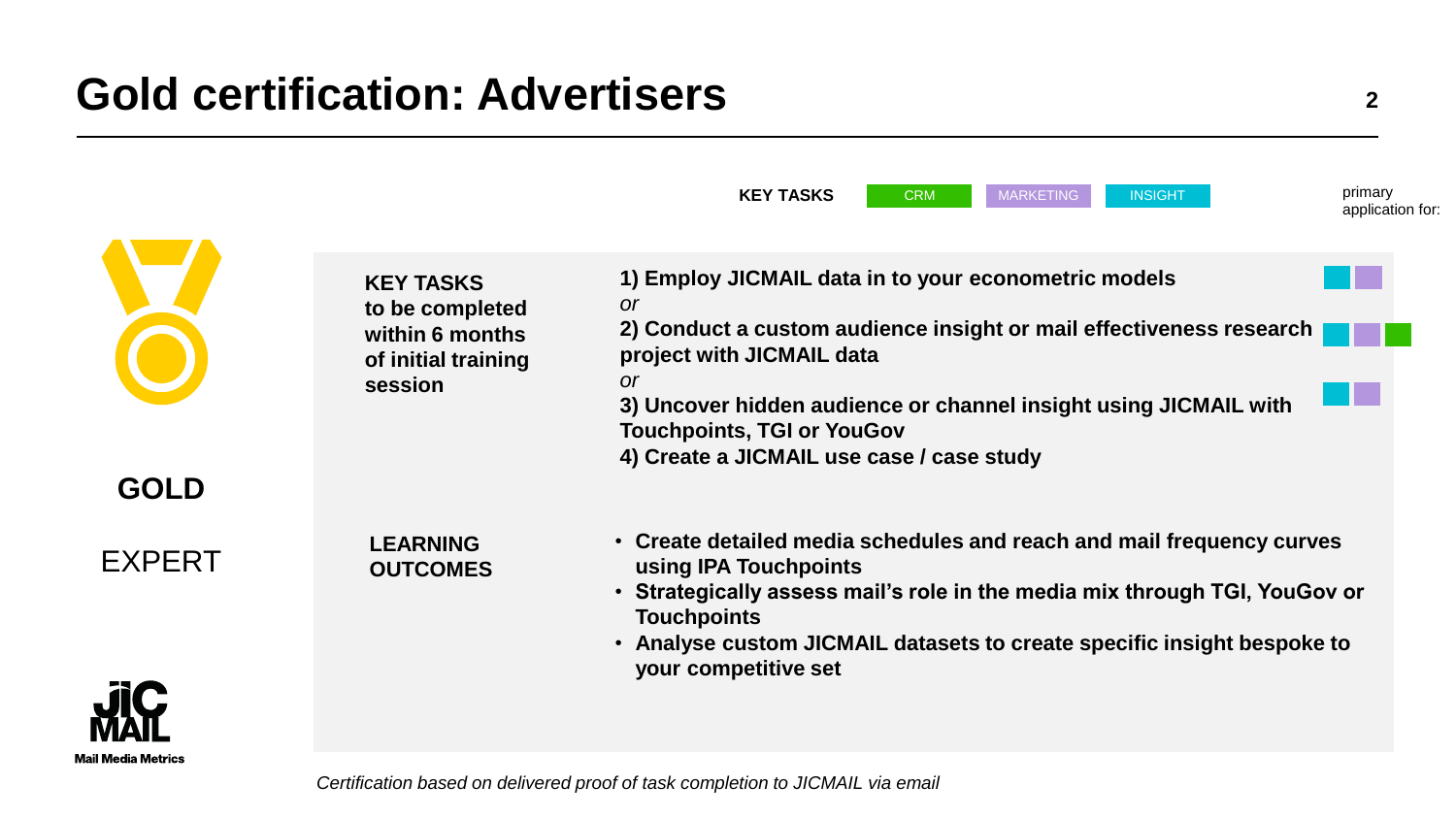View the How to Get Gold webinar for help with achieving your JICMAIL Gold.

**GOLD** EXPERT







https://www.jicmail.org.uk/news/webinar-recording-how-to-get-gold-with-jicmail-parts-1-2/